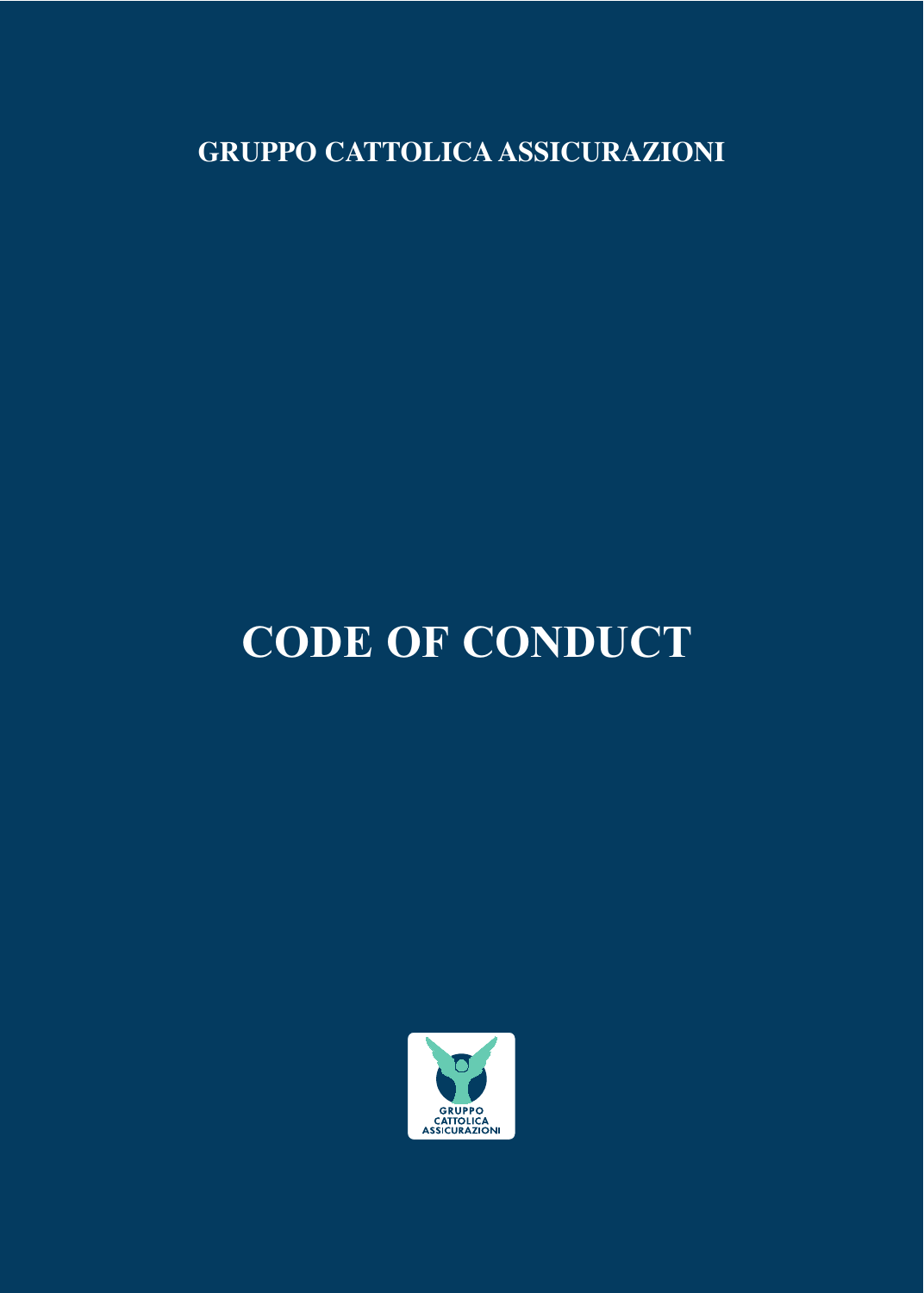#### **PRESENTATION**

The "Code of Conduct" gathers together a set of general and specific principles and norms which are to be considered points of reference for the operating practices of the companies belonging to the "Cattolica Group".

Uniformity with regard to inspiration and actions of all who are involved in the Group's activities provides the cornerstone for the promotion and protection of the very identity of Cattolica.

We therefore wish to make the contents of this document known to those who are to enact its provisions and who are to ensure compliance with the same. Generally speaking, the regulations are juridical in nature, but their cogency relies first and foremost on an ethical approach. This document is therefore to be considered a 'tool' which must progressively be adopted, to an ever greater extent, by those who work within the "Group" in a spirit of harmonious collaboration, and who further the interests of "Cattolica".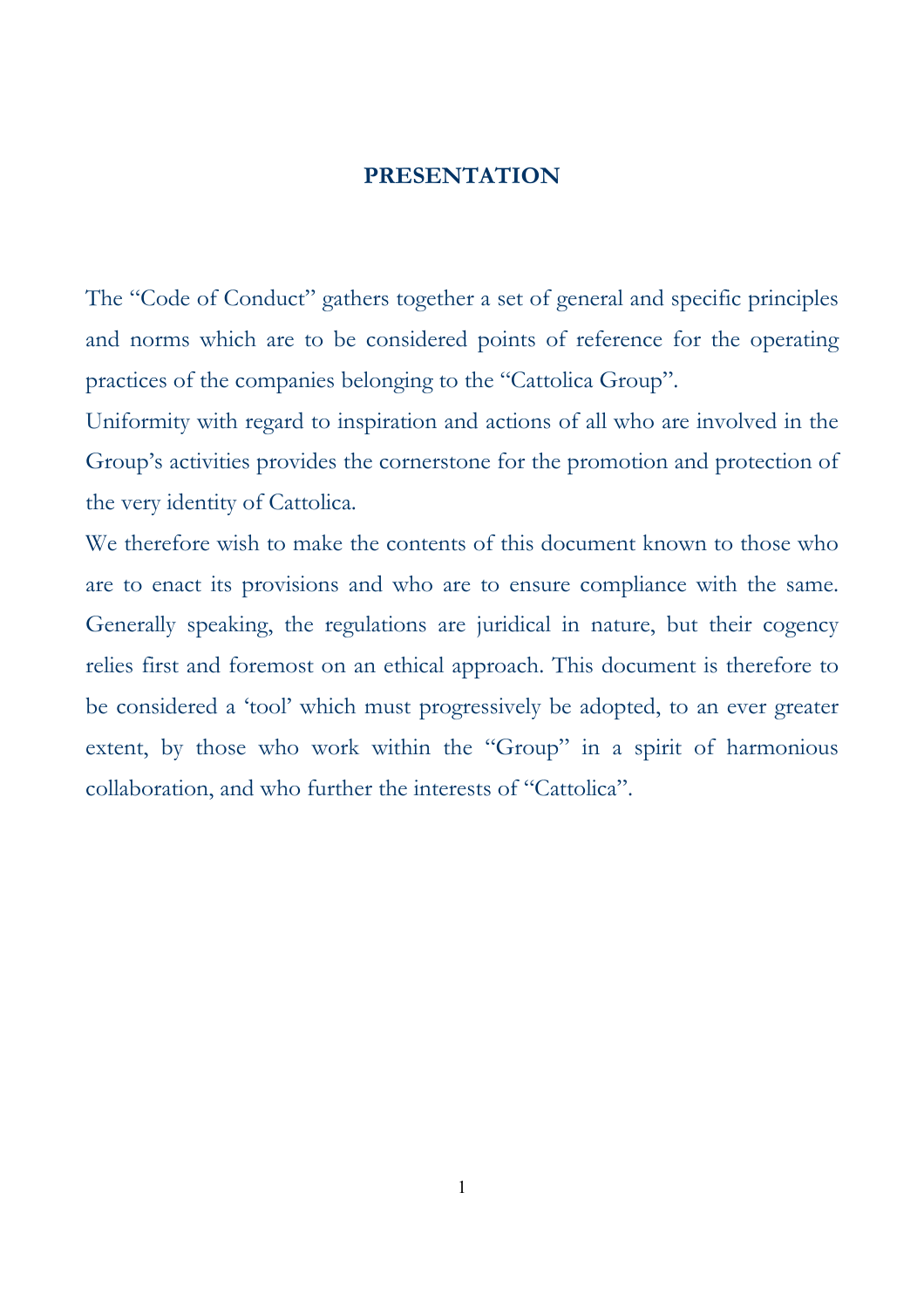## **INTRODUCTION**

The "Cattolica Assicurazioni Group" includes companies which specialise in various areas of the insurance sector and in associated activities and operate throughout Italy.

The Parent Company, "Cattolica Assicurazioni", is a cooperative. "Cattolica" favours its own growth and growth of incomes and returns, while ensuring the continuity of its identity – an identity rooted in ethical and social values of Christian inspiration.

The company was born in Verona in 1896. Its aims were mainly to provide safeguards for small landowners against damage in general, including damage caused by hail showers and fire. These safeguards were to be provided while bearing in mind the needs of the person and of the family, considered components of social life.

### **Mission**

The mission of the Group is to provide insurance services of the highest quality according to the principles outlined above, and to do so in the light of the specific needs of our members and of our customer base. Our prime objectives are therefore: creating stable, enduring value for members and shareholders,

2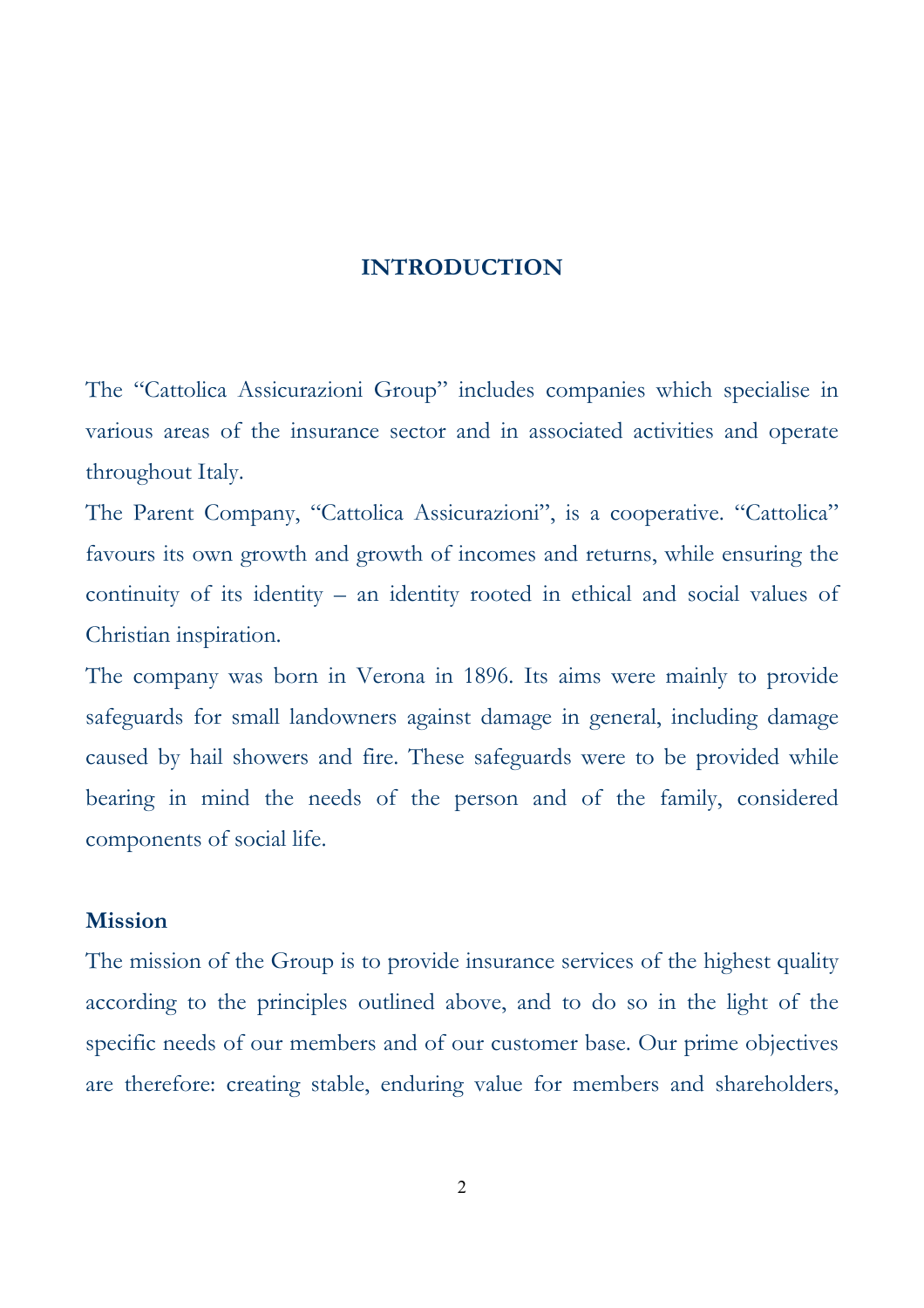meeting the needs of our customers, optimal management of internal and external co-workers, and further development of Group activities.

## **Quality of relations**

The Group considers its policy of seeking out and fostering the highest quality of relations with stakeholders – members, shareholders, employees, agents, customers, partners, suppliers or consultants – a prime consideration in fostering its mission.

## **Function of the "Code"**

This "Code" lays down a number of principles and regulations regarding conduct which must be complied with by all who work inside or outside the Group. These principles and regulations are established in order to ensure that the Group's commitments to stakeholders are fully realised, the aim being to foster diffusion of the characteristics (including the cultural characteristics) which serve as inspiration for the Group. These considerations are to be considered also in the light of a specific style and approach that fosters accountability and correctness, to which all co-workers must comply.

#### **Compliance with norms**

Compliance with the general principles and the norms of conduct contained in the "Code" is to be considered an integral part of the contractual engagements of all co-workers – and primarily of all employees.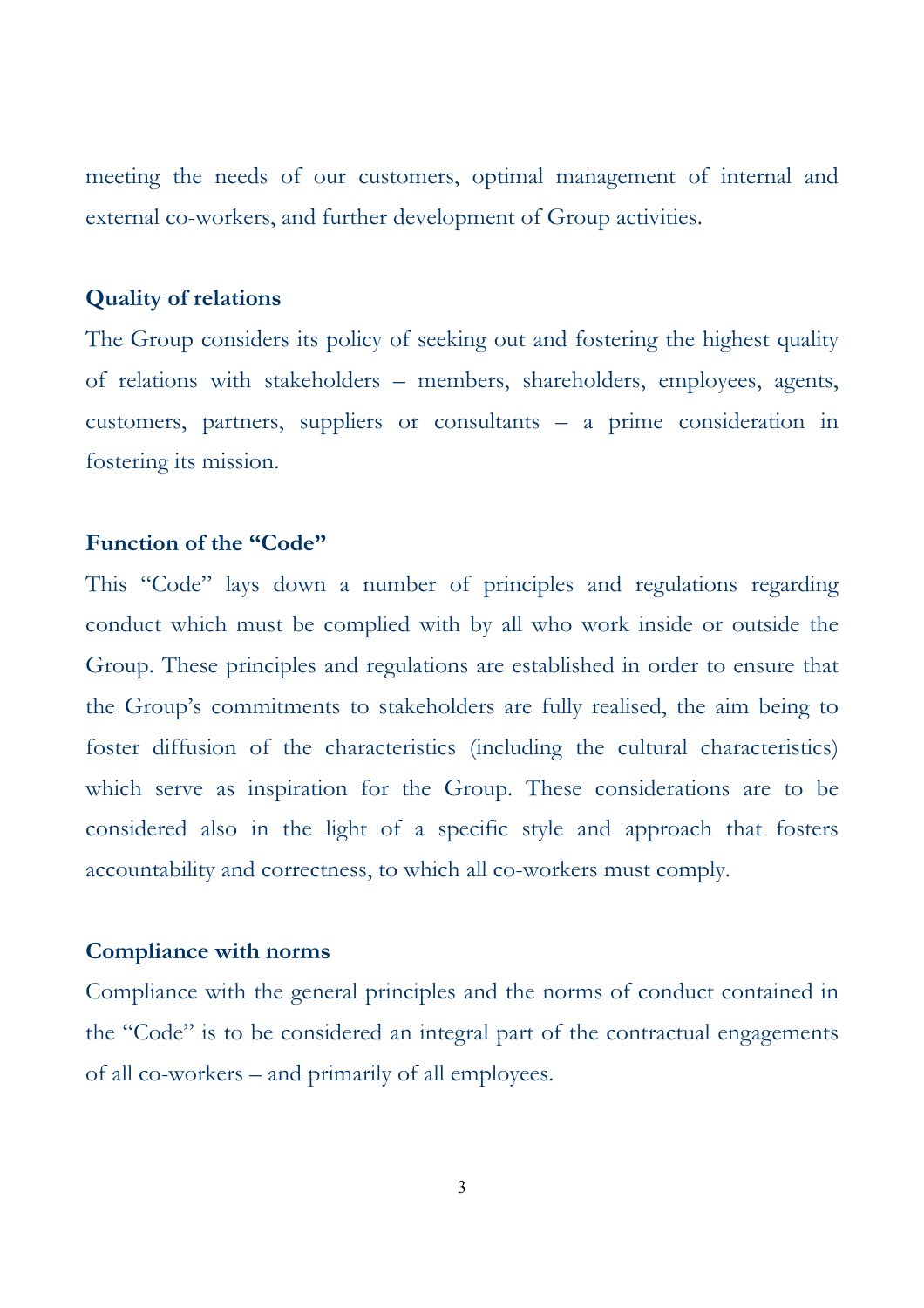#### **GENERAL PRINCIPLES**

Within the Italian insurance marketplace the "Cattolica" brand is a well-known and distinct entity. Image-wise, our consistency of conduct, uninterrupted over a period of one hundred years, has singled us out. Our style is familiar to many – just as there are many who are appreciative of our entity. One hundred years of commitment to correctness in our dealings and to reliability, honesty, fairness, sincerity and accountability, have left a definite mark – familiar to many, and by means of we may be recognised for our merits.

Within a constantly evolving scenario, in which corporate profiles have become a crucial competition driver, by insisting on these principles not only do we maintain our ties with our own traditions and foster a fundamental consistency of approach to the tasks at hand; we also create an added value which contributes to the development of our activities and to achievement of corporate goals.

This is why the Group is most anxious that its co-workers, without exception, perform their duties diligently and with care and attention, and comply all times with the principles of legality, integrity, fairness, unbiased conduct and accountability.

4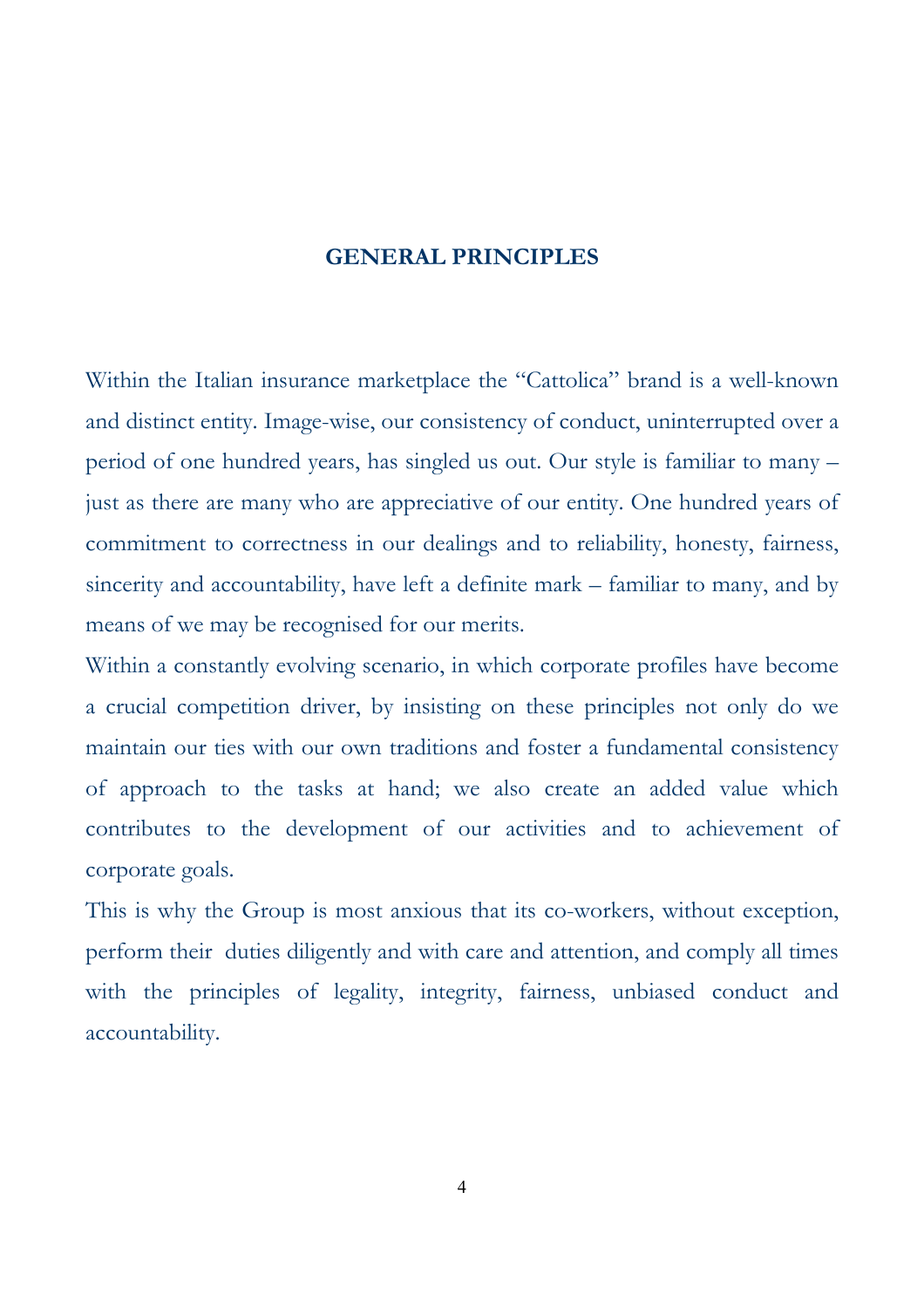#### **Legality**

As they go about their professional duties, our co-workers must strictly comply with current provisions of law. On no occasion can illegal or incorrect conduct be justified in the name of a presumed benefit for the company.

### **Integrity**

Our co-workers must perform their duties to the best of their ability. They must fulfil any engagements taken on, and must shoulder all pertaining responsibilities. They must avoid all situations which may lead to personal benefits, or which may even only be construed as potentially advantageous on a personal level, to the detriment of the interests of the Group or of Group customers, or in any case such as may be prejudicial to the Group's interests in terms of image.

## **Fairness**

The conduct of co-workers, with respect to relations, assessments and decisionmaking processes, are to be guided by the principles of objectivity and justice. They must not allow personal relations to prevail over criteria of a professional nature.

#### **Unbiased conduct**

All stakeholders must be held in equal esteem. Among our members, shareholders, co-workers, agents, partners, suppliers, consultants and customers there are none who are to be accorded preferential treatment or who are to be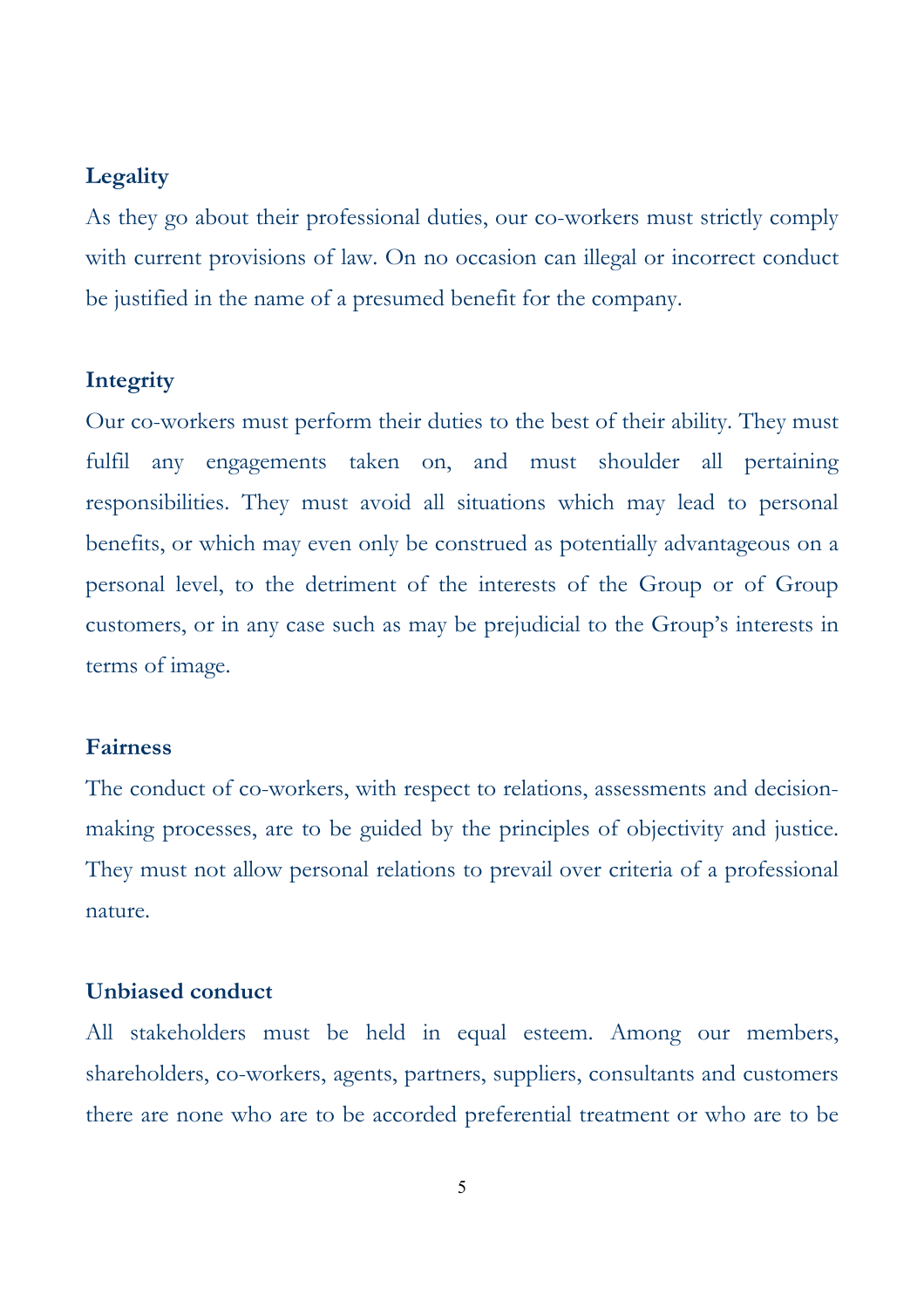discriminated against. This principle also applies with regard to compliance with the provisions of explicitly deliberated and published agreements.

# **Transparency**

Disseminated information must be clear, precise, and exhaustive, and must be transmitted in timely manner, according to the needs and legitimate interests of the various stakeholders.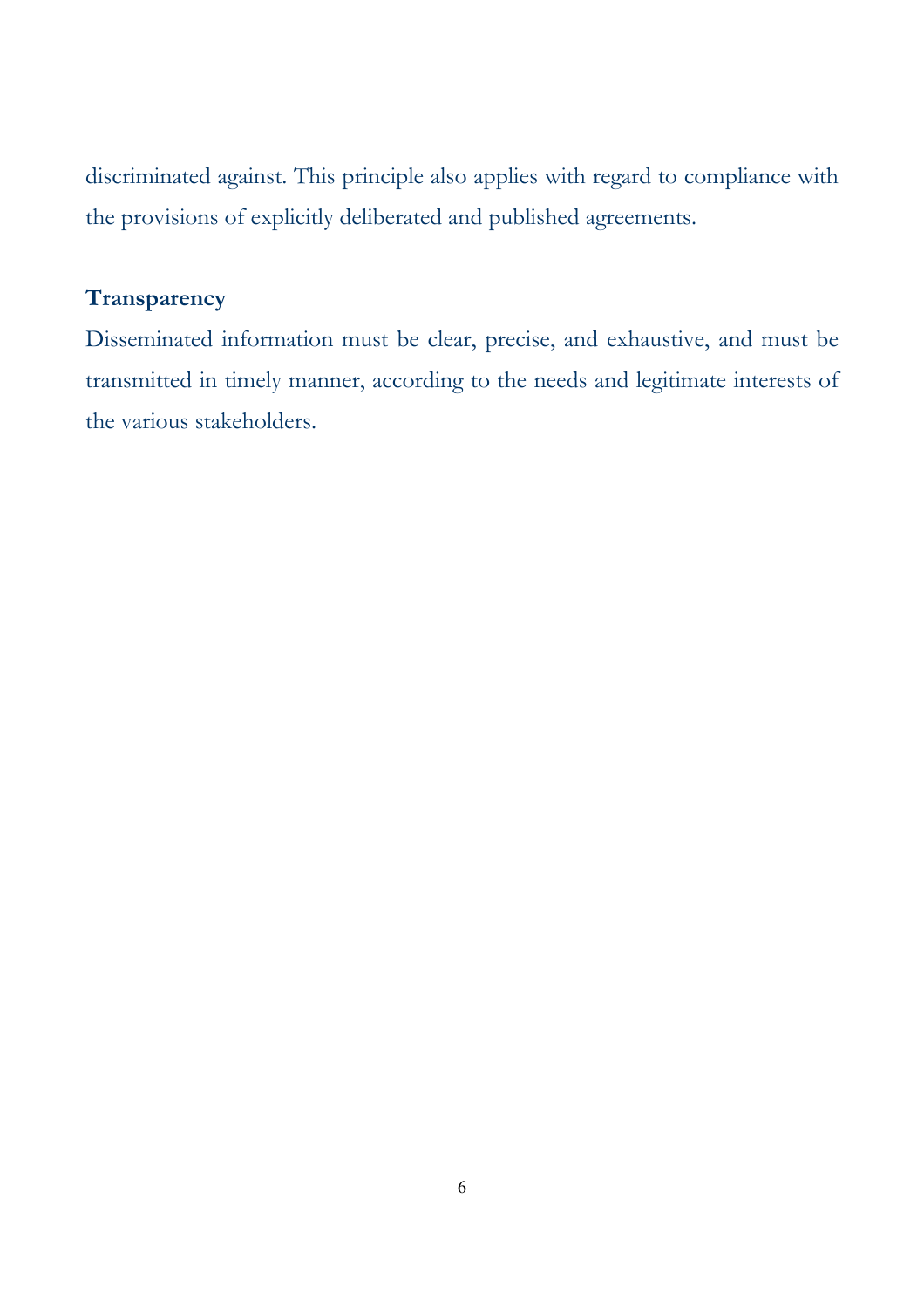#### **SPECIFIC NORMS**

### **Relating to work relations**

#### *Work relations*

Recruitment of employees of Cattolica Group requires application of a proper work contract. No employees are recruited without a contract. Work conditions are as indicated in the pertaining national labour contract and the supplementary corporate contracts of each company, if and when applied.

## *Flexibility*

As part of their functions as efficient organisations, the companies are to pay particular attention to needs relating to maternity and care of children, and are to conduct negotiations in compliance with current regulations, and in a manner in keeping with the need for efficient management of corporate activities, regarding all legitimate manners of organising full- or part-time working time schemes.

## *Equal opportunities*

The Cattolica Group provides guarantees to all co-workers that, in its dealings with co-workers, the latter will be treated fairly and in accordance with the quality and quantity of the work carried out. Discrimination of all kinds is ruled out.

7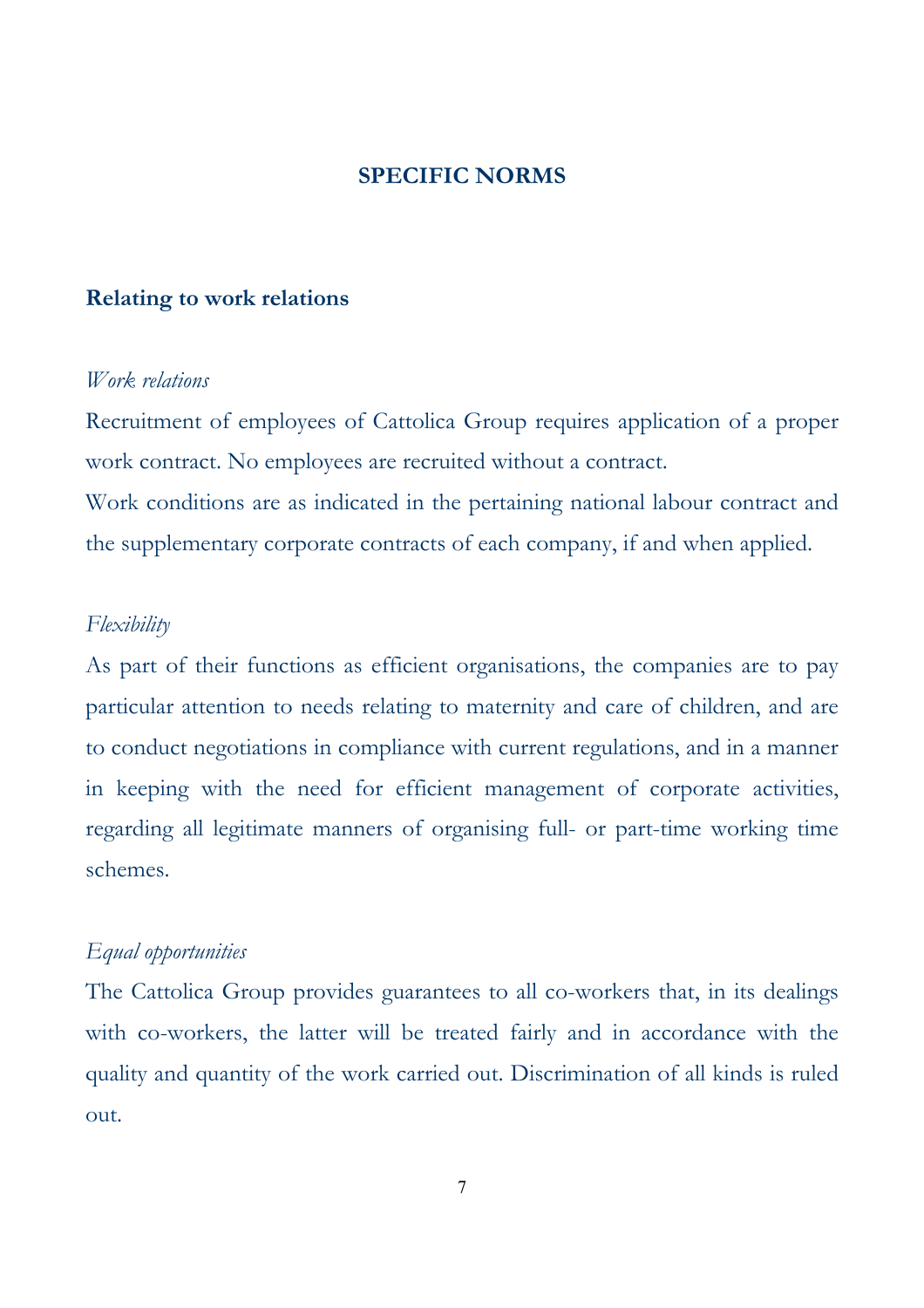#### *Work environment relations*

The Cattolica Group provides conditions of the work environment that are conducive to maintenance of the personal dignity of co-workers. Offensive behaviour or the exertion of undue pressure on colleagues, of any kind and on the part of any person, is therefore strictly prohibited.

Relations between colleagues are to be respectful and are to reflect a spirit of collaboration and an awareness both of the inter-functional nature of activities and of the need to act strictly in accordance with shared objectives. Such objectives are to be pursued in a coordinated and integrated manner.

## *Employee empowerment and training*

The Group considers its co-workers a fundamental value.

Commitment, motivation and professional conduct among co-workers are vitally important for achieving corporate objectives.

The Group companies pay considerable attention to the professional advancement of individuals, above all through promotion of constant training activities, for the learning of specific skills and – particularly with regard to officers and directors – for the full development of a managerial culture.

Training must not be improvised or limited to specific courses.

It must instead take the form of an ongoing process which is part of the working activities of co-workers. It must entail ongoing refresher courses, and courses for the acquisition of methodologies, tools, models and values which combine to foster professional growth. Managers are urged to seek out openings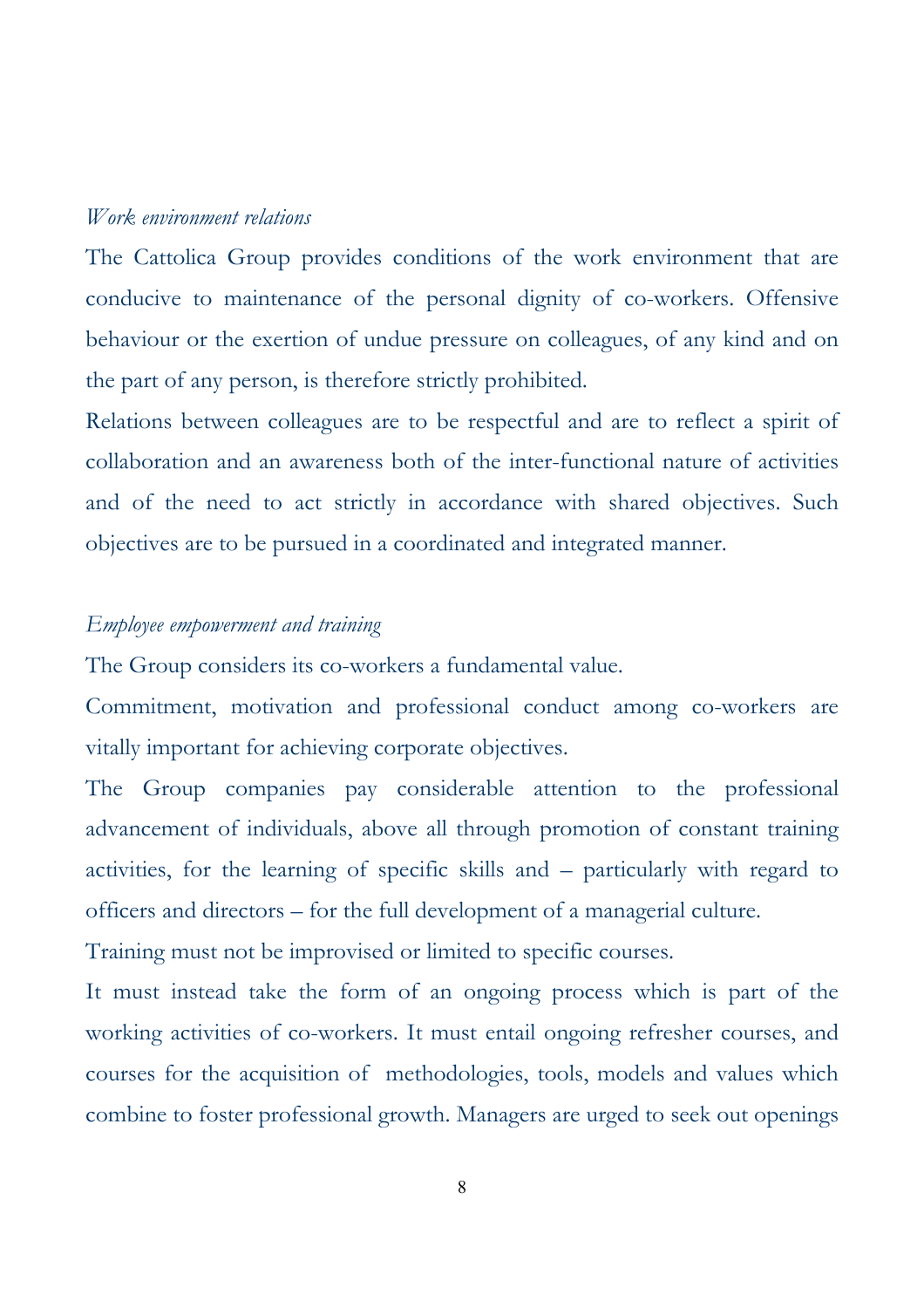for improvement, tools and procedures to foster the professional advancement of co-workers.

## *Protection of privacy*

The personal data of employees are to be processed in due compliance with the provisions of law.

Detailed regulations and procedures are foreseen to ensure stored data security and to ensure that use of the said data is limited to the purposes for which the said data was requested.

## *Health and safety*

The Group companies aim to provide employees with safe, comfortable work environments. The logistical and instrumental structures comply with high health protection standards.

## **Duties of personnel**

### *General criterion*

The companies of Cattolica Group require that the conduct of co-workers be legally, professionally and ethically correct and fair at all times. At no time can unfair or dishonest behaviour be justified.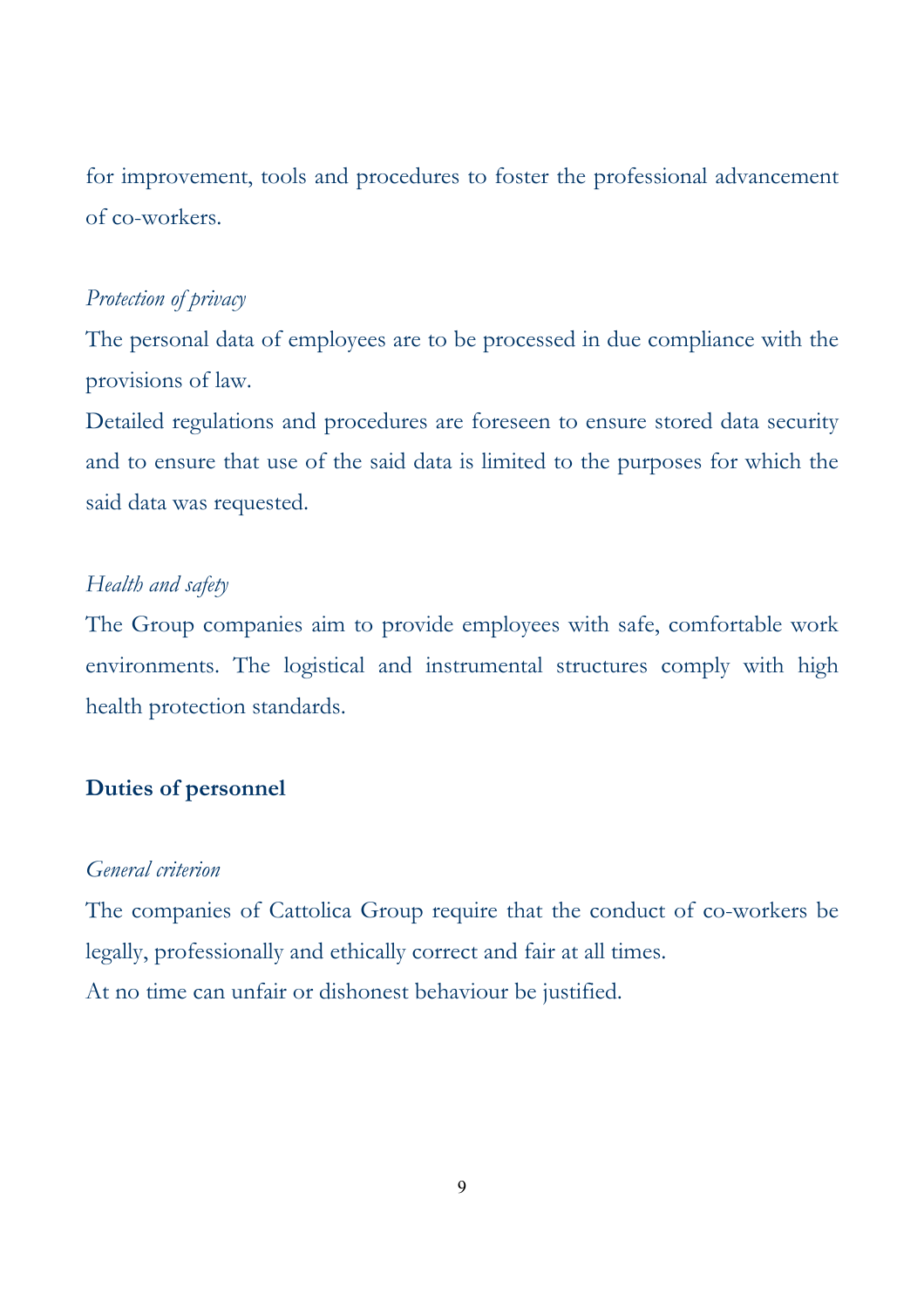#### *Confidentiality*

All co-workers are obliged to respect the confidential nature of all non-public information acquired for professional purposes by the said co-workers.

Only if there is good reason may third parties, within the Group or externally, have access to such information.

Confidential information may only be transferred to those who require the said information for performance of tasks.

Personnel must avoid all situations that constitute a violation of this prohibition.

#### *Communication*

The information for all internal or external communication activities must be truthful, precise, strictly in accordance with needs, and correct.

To ensure precision and reliability of information, communication to the general public is to be conducted only by the departments charged with his task. No coworkers can make declarations outside the Group without prior, express consent.

#### *Protection of information*

Confidential information and documents – such as, for example, the personal data of members and customers, or the projects, strategies and know-how of the Group – are stored with due diligence (maximum standards apply) and protected both adequately and constantly, according to the instructions and procedures provided for the sectors within which information regulations apply.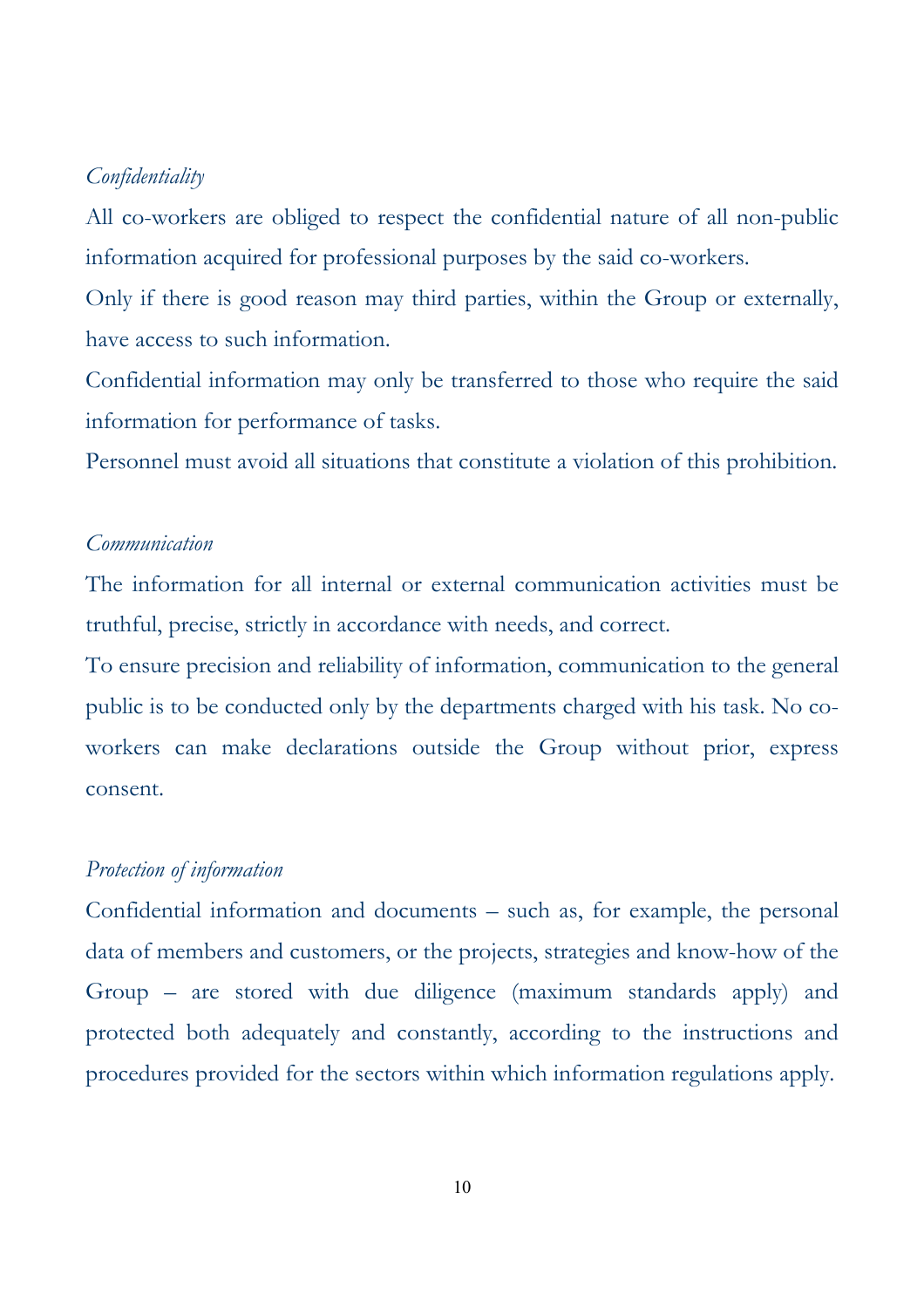#### *Personal data protection*

Co-workers entrusted with the task of processing personal data are to do so in full compliance with the provisions of law on "personal data protection", and must carefully follow the instructions issued by the companies in the "letter of licence".

The recipients of "letters of licence" are authorised to use only the data strictly required for performance of the tasks delegated to them and for purposes pertaining to their functions. Information cannot be copied or disseminated.

The archives are to be protected according to the security measures adopted by the companies. These measures limit access to data exclusively to those who have expressly received authorisation to access the said data.

Companies are to make sure the recipients of "letters of licence" attend a specific training course on privacy and information security.

## *Conflict of interest*

All co-workers are obliged to comply with the requirement of correct conduct and with the ruling that they must abstain from competitive practices according to the provisions of article 2105 of the Civil code, according to which "employees engaged in subordinate working activities must not conduct business dealings on their own behalf or on the behalf of third parties, and in doing so compete with the entrepreneur. The said employees must not disseminate information regarding the organisational aspects and methods of production of the company, or use this information in such a manner as might be prejudicial to the interests of the said company".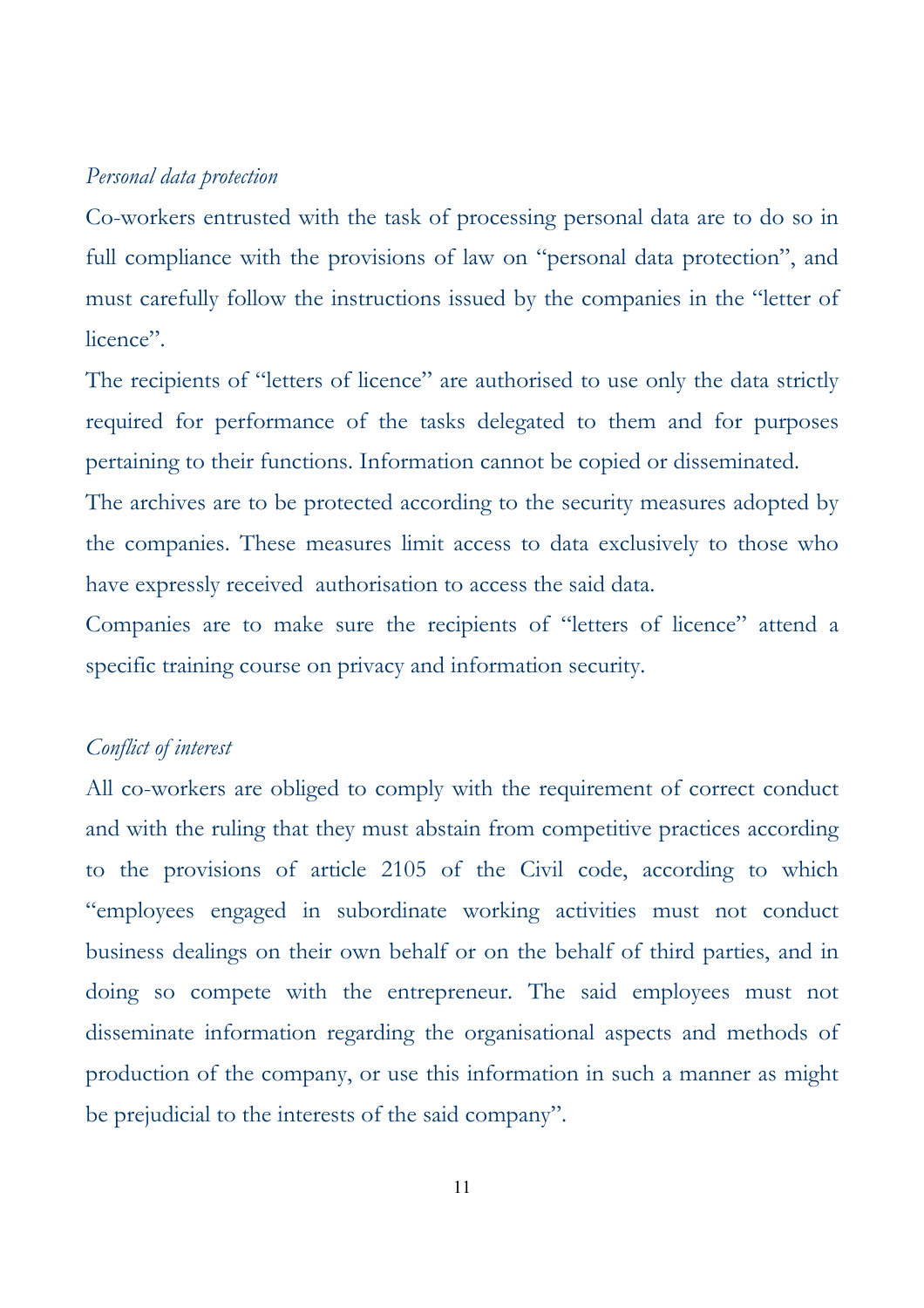All co-workers must therefore avoid any and all conflicts of interest involving their own interests and those of the Group. This ruling applies to conflicts of interest, whether or not such prejudicial effects be evident.

Although no full case list of such circumstances can be provided, the following examples may provide indications that are helpful to co-workers in their efforts to pinpoint and prevent the onset of conflicts of interest:

- no personal economic interest ties with persons with whom one has dealings (suppliers, consultants, fiduciaries etc.) in relation to the business of the Group or while competing with the Group;

- refusal of payments of money or transfer of goods of significant value, including benefits in kind, from competitors or from third parties which have dealings with the Group or which wish to have dealings with the said Group;

- turning down offers of professional collaboration outside the company or which interfere with duties toward the Group;
- abstaining from systematic acquisition of business contacts; the staff of the central or peripheral technical offices (underwriting or claim adjustment) must not manage policy portfolios.

## *Personal productive activities*

All co-workers who conduct personal productive activities in their free time must inform the head offices of the employer company of the entity of the managed portfolio (excluding from this sum the sums relating to relatives' or family member insurance policies).

No directors can conduct personal productive activities.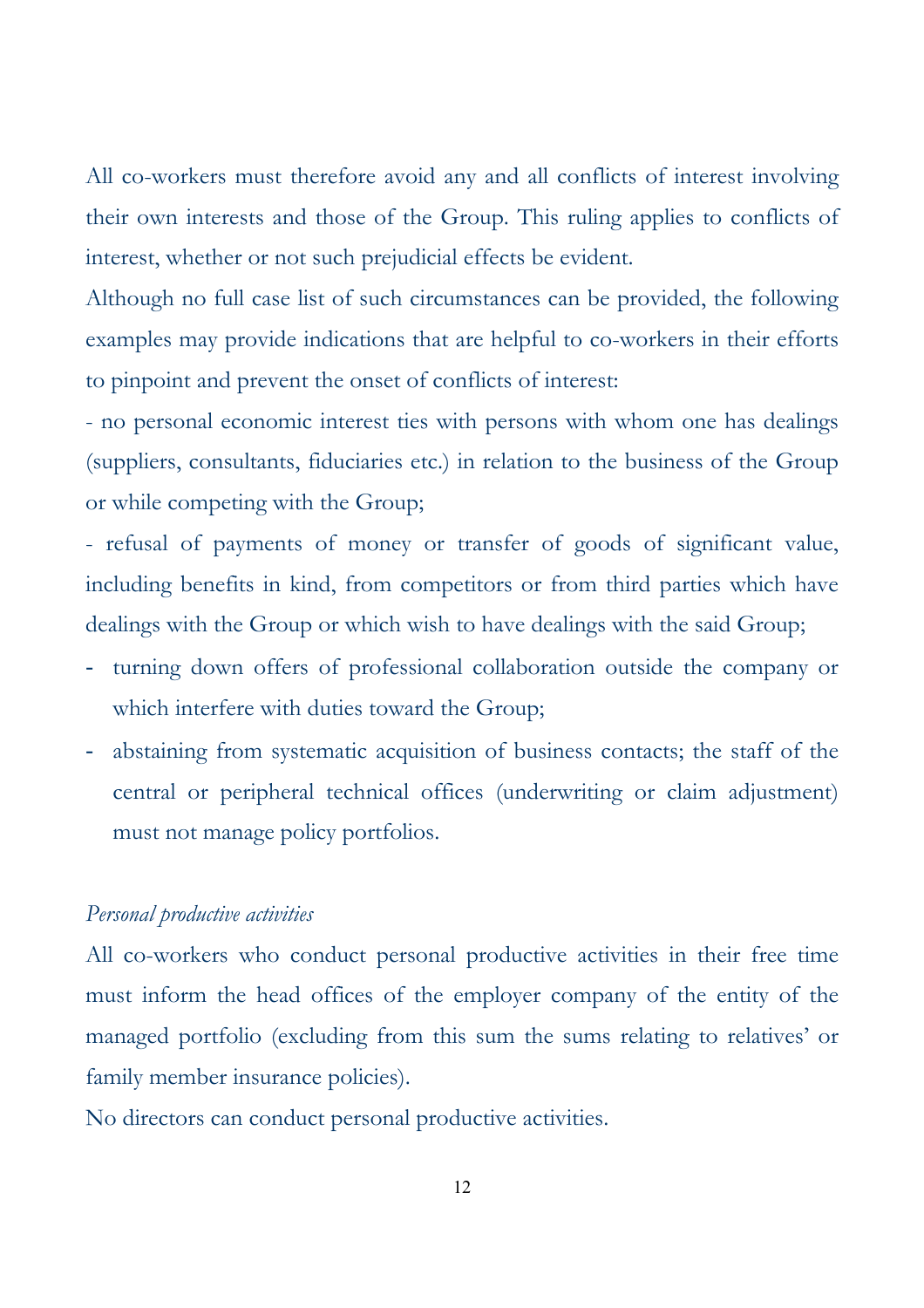# *Gifts*

Co-workers must not directly or indirectly accept, call for, promise, offer or transfer sums of money or benefits in other forms (including gifts or gratuities, with the exception of items which are merely of symbolic value), also when illicit pressure has been exerted, or with a view to compensation of public officials, or the employees of public institutions, or the members of the families of the said officials or employees, for the purposes of bringing about certain actions, or conduct not in keeping with the public responsibilities of the said officials or employees.

Co-workers must, of course, not offer commercial gifts or other benefits which may constitute violations of laws or regulations, or which conflict with the Code, or which, if rendered public, may be prejudicial to the interests of the group, even when only in terms of image. Employees (and the families of employees) are not to receive gifts, gratuities or other benefits which may compromise their faculty of independent judgement, or which may create the impression that the said faculty has been compromised.

## *Use of Group assets*

Personnel may make use of various assets owned by the Group. These assets must be used for professional and not personal purposes.

Personnel must use the said assets in an appropriate and responsible manner. All assets must be returned to the Group when the work relation comes to an end.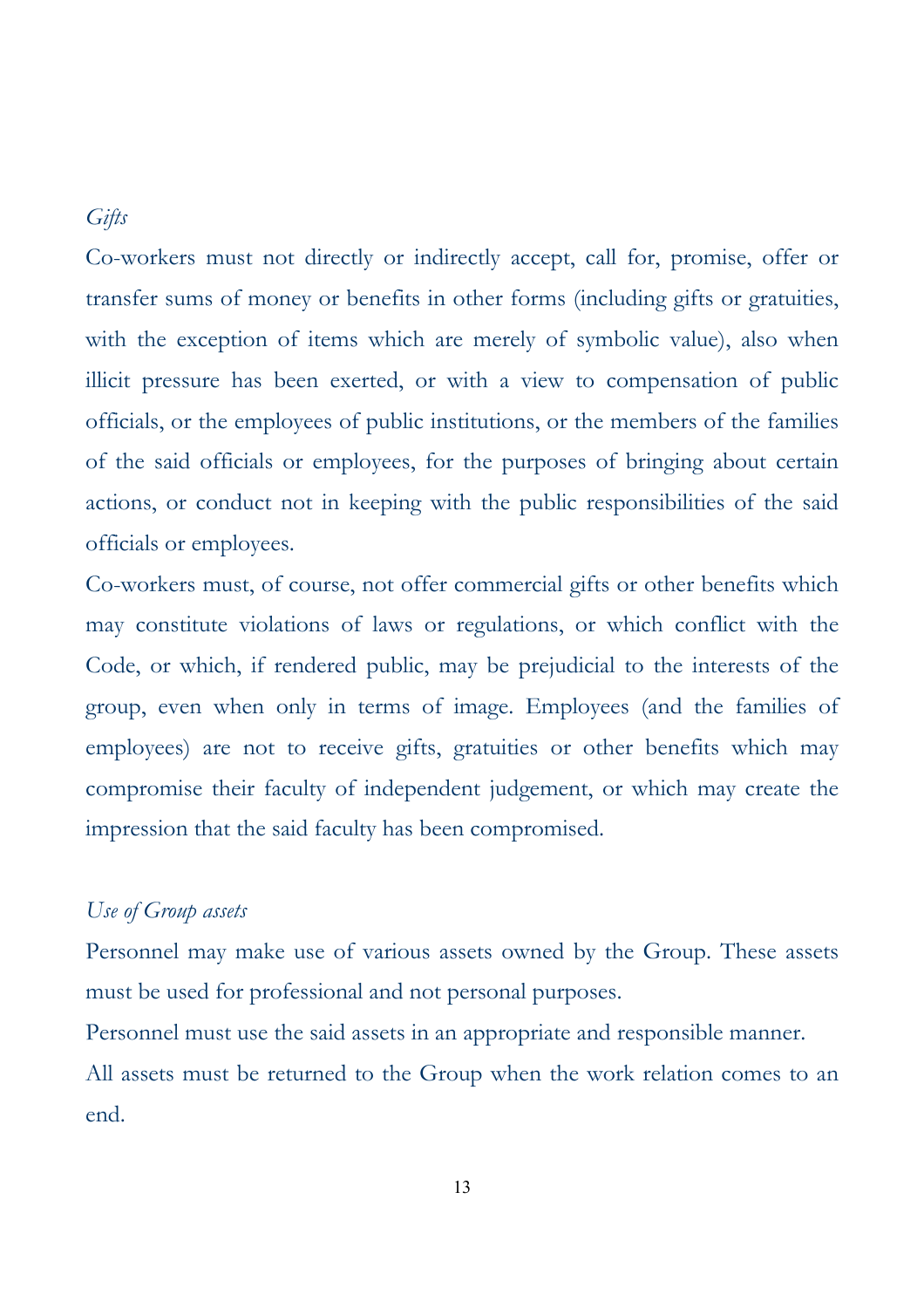## *Copyright*

All co-workers are to comply with the regulations applying to copyright. The materials protected by copyright in the possession of the Group may not be reproduced. These regulations, of course, also apply to computer programmes. The documents produced by all co-workers during their working activities are owned by the company.

## *Decorum, respect for human and personal dignity and respect for work environments.*

All co-workers, when dealing with subordinates or with superiors or – in general – with all colleagues, are to behave in a manner that reflects decorum and respect for human and personal dignity and for the work environments in question, in compliance with the ethical and cultural vision underpinning the articles of incorporation.

If problems arise in this regard, it is the duty of the pertaining human resources manager to intervene – in the manner most appropriate with regard to the cases to which the said manager's attention has been drawn – in order that the said problems find a solution. The pertaining human resources manager shall also inform the head offices of any developments or circumstances of this kind.

#### **Conduct criteria applying to relations with customers**

#### *Customised, quality insurance services*

Group activities are directed toward meeting the insurance needs of people.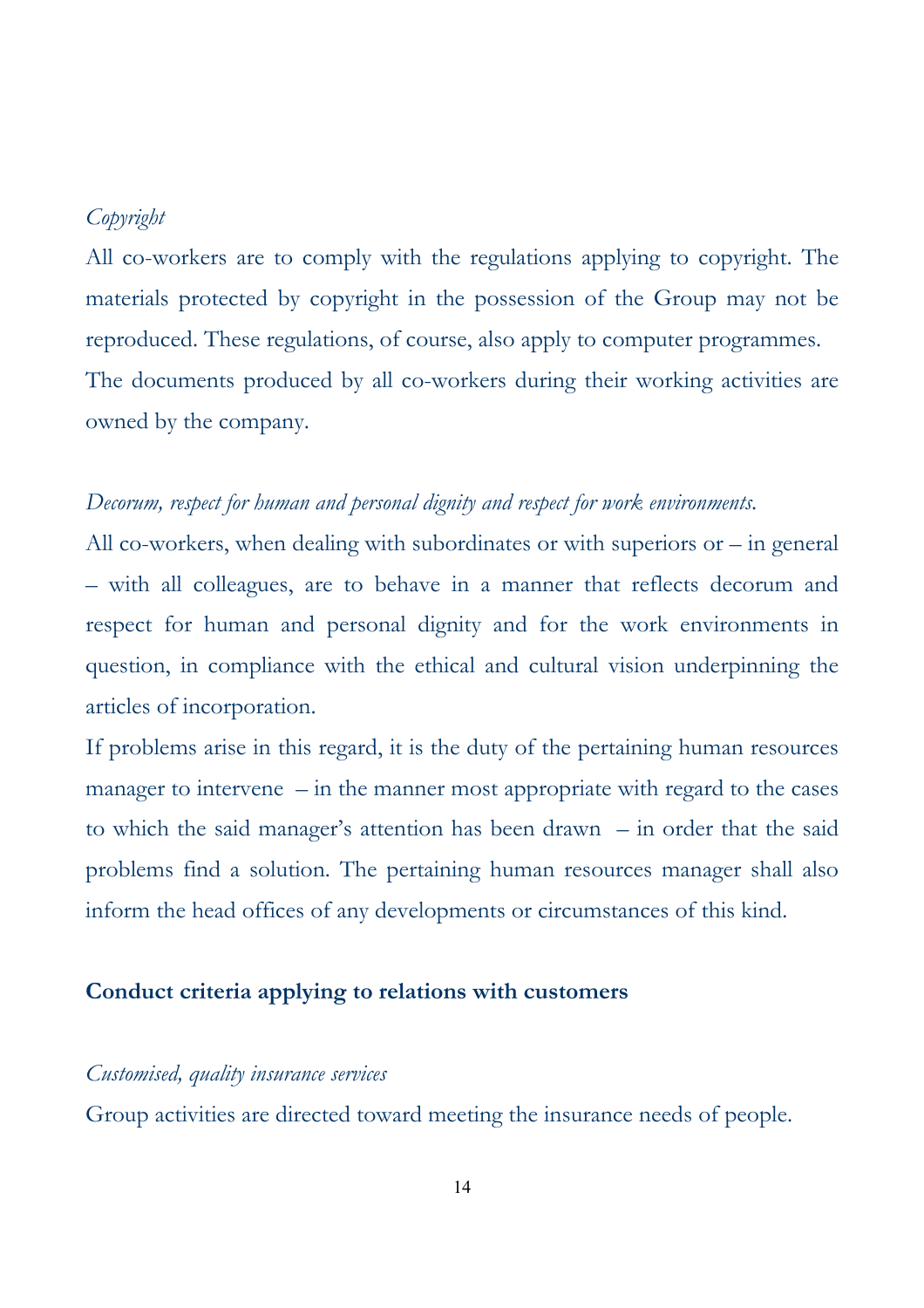Insurance services are therefore considered from a general vantage point. Our idea of a product does not limit itself to the guarantees provided in the policy itself; it instead regards various material – and above all the various immaterial – characteristics that emerge when meeting specific needs for guarantees.

Our products are therefore noteworthy for their high service content, for the provision of customised, quality products that include assistance and consultancy, within the framework of close relationships with our customer base and a marked degree of service accessibility.

## *Contracts and communication*

The Group companies are committed to drawing up clear, transparent contacts, with no ambiguous or unduly comprehensible clauses or parts.

Customer information must be pertinent and provided in simple form.

Advertising communication activities must, likewise, provide information that is precise and truthful.

## **Conduct criteria applying to relations with agents**

The conduct criteria specified are an expression of general principles which must be complied with also during operations involving intermediaries other than traditional agencies (banks, financial advisers).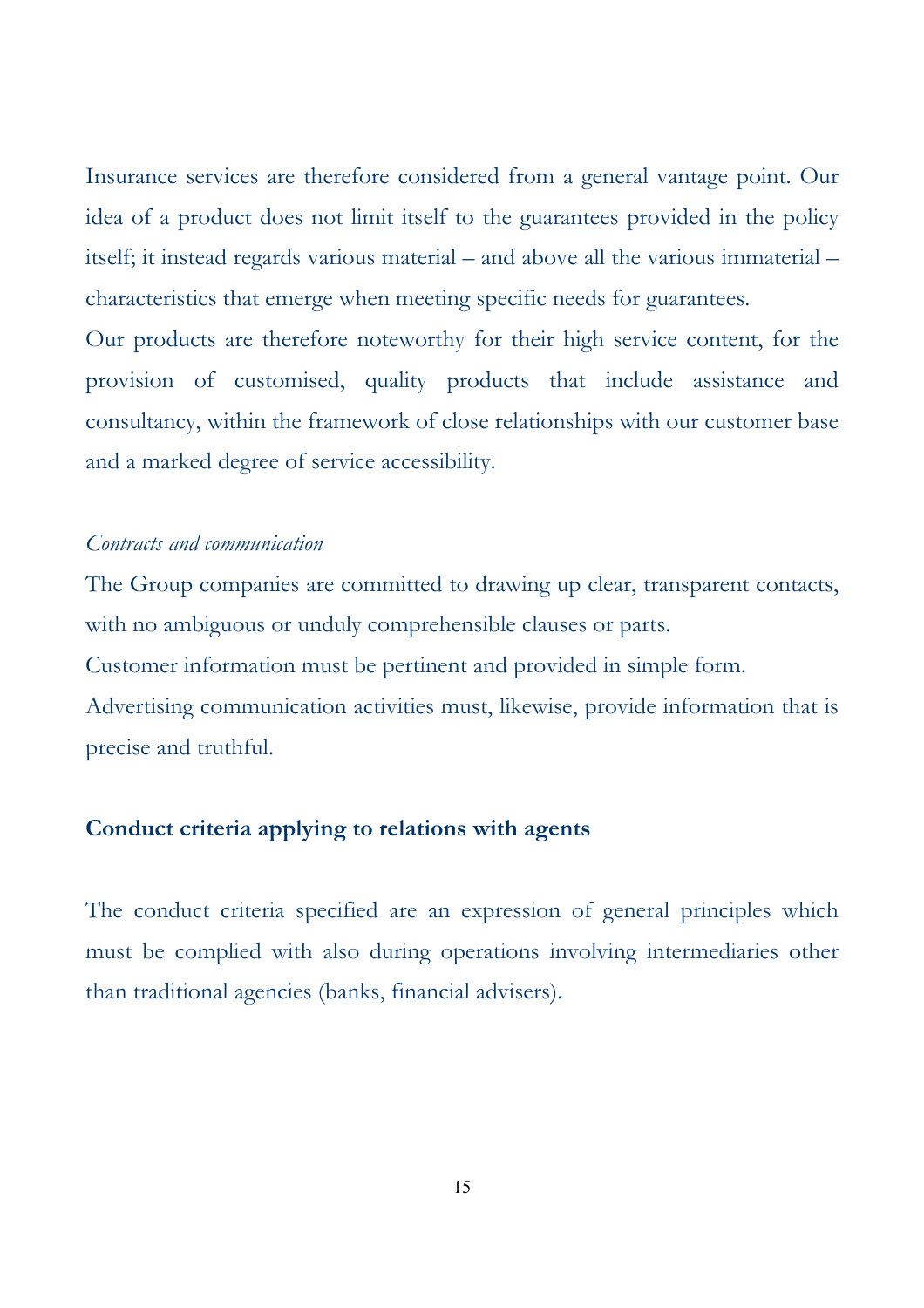## *"Agencies are not shops. Agents are a part of us"*

Agents play a key role, also qualitatively, in the insurance activities of Cattolica Group. Agencies not only distribute products; they also characterise products through ongoing provision of carefully administered and competent consultancy and customer assistance services.

The activities of agencies form an integral part of corporate insurance processes. Collaboration and support are therefore necessary, and constitute a crucial aspect of efficient group insurance activities.

Co-workers interacting with the agency network must display a fair, unbiased attitude in their dealings with all agents.

# *Support activities*

The Group companies organise various support actions for agency activities, managerial assistance and consultancy for planning of commercial development, agency communication and marketing.

A prime aim is training, consisting in specific courses, which must be carefully planned with a view to continuity. These actions target, above all, the new agencies entering the system

## **Conduct criteria applying to relations with suppliers and consultants**

Selection of suppliers and consultants is based on the consideration of maximum benefits arising to the companies, provision of equal rights to candidates, and a correct, unbiased approach.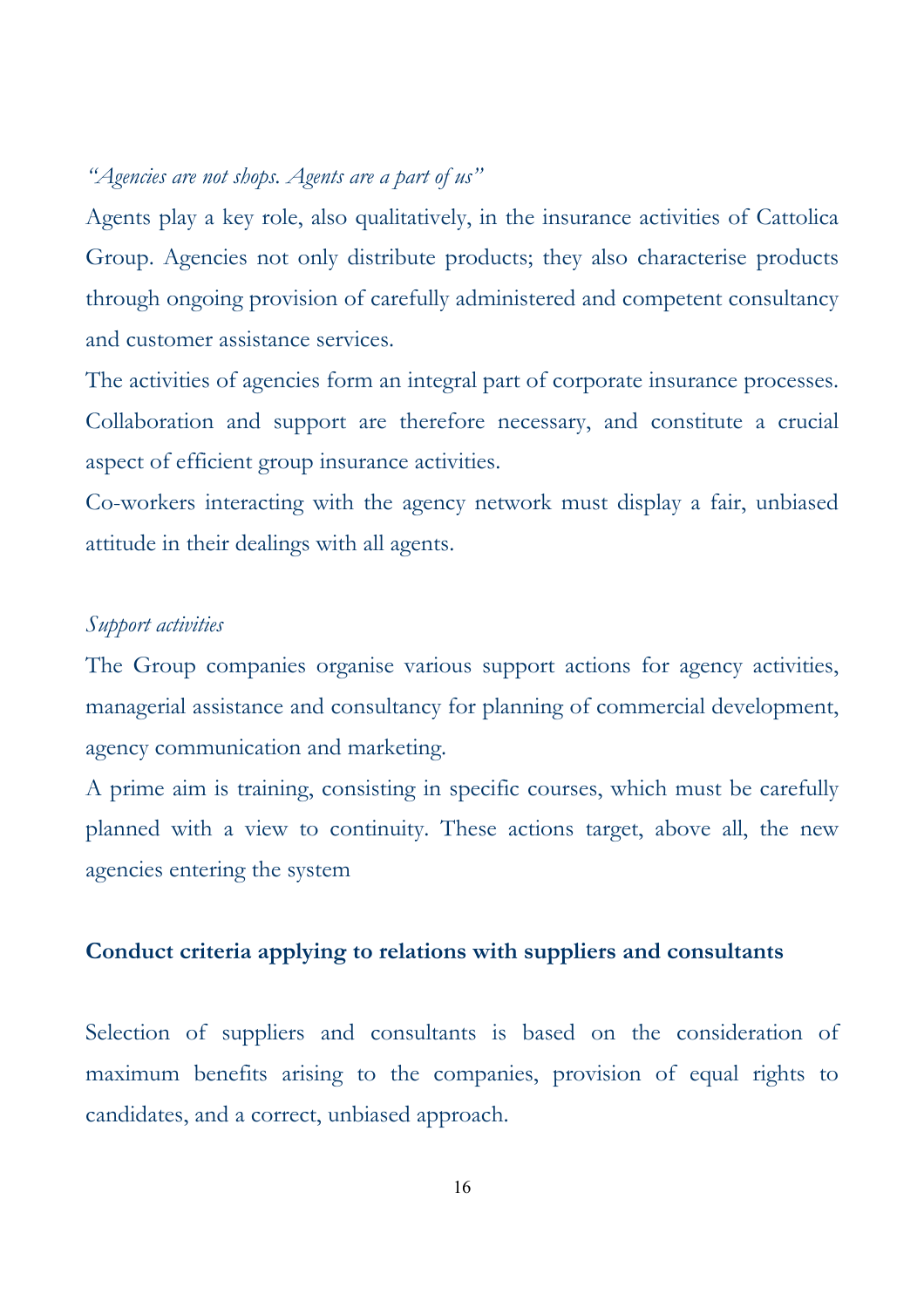Co-workers entrusted with the task of selection must:

- select candidates on the basis of careful, objective assessments of quality, prices and aptitude with respect to the service required;
- not impede participation in the competition for securing contracts on the part of any candidates in possession of the requisites for competition;
- adopt selection criteria that are objective and in keeping with corporate needs;
- ensure sufficient competition for each job order.

The terms of the contracts must be clear, precise and unambiguous.

The Group companies must strictly comply with the said contracts.

## **Conduct criteria applying to relations with marketplace**

#### *Corporate governance system*

The corporate governance system of Cattolica complies with the provisions of civil law, and – since the company is Milan Stock Exchange-listed – of specific Milan Stock Exchange regulations. Every year, the company draws up a report concerning corporate governance system compliance with the Milan Stock Exchange voluntary control system, to which Cattolica subscribes.

The model of corporate organisation is oriented toward achieving objectives as described in the corporate mission and toward compliance with the principles given the said mission.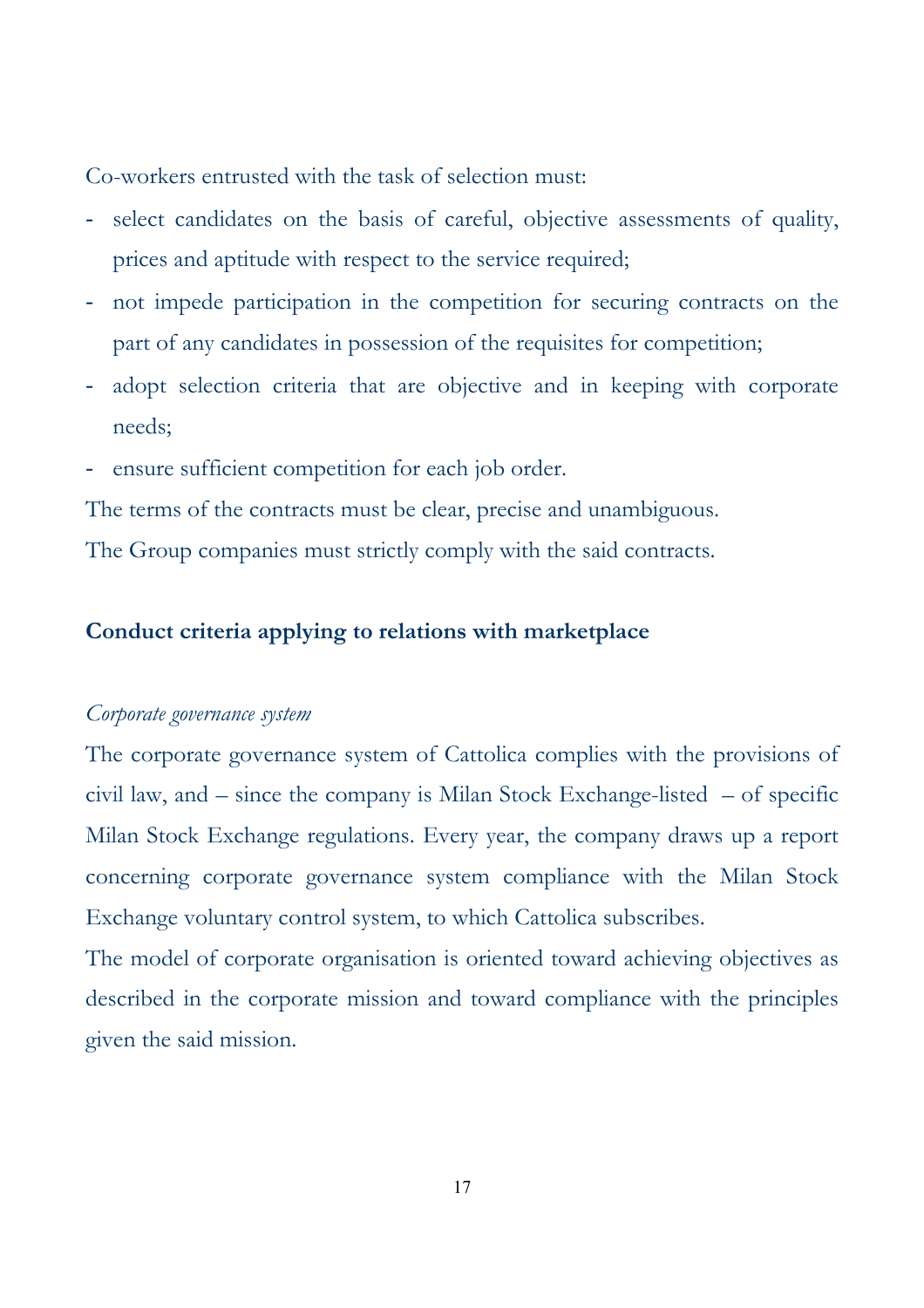#### *Transparency towards Market*

Cattolica wishes to provide all the information required by investors so that the latter may act on the basis of correct, precise knowledge of management and corporate strategic performance.

Cattolica is therefore committed to providing all investors with truthful, exhaustive, univocal and clear financial information in a timely manner.

To ensure precision and reliability of communication actions, market information is managed by administrative bodies and by the top management team. Communication actions may only be conducted by the designated departments.

The investor relations function was set up with this end in mind.

#### *Internal dealing*

In compliance with Italian Stock Exchange regulations, the Group has adopted a code of conduct with regard to internal dealing*.*

The said code includes the provision that persons considered particularly significant as a result of their role (administrators, regular auditors, board members) must periodically provide updates on share operations involving the quoted shares of Group companies.

#### *Insider trading*

Co-workers must not use non-public but significant information acquired through their corporate role in order to conduct securities operations regarding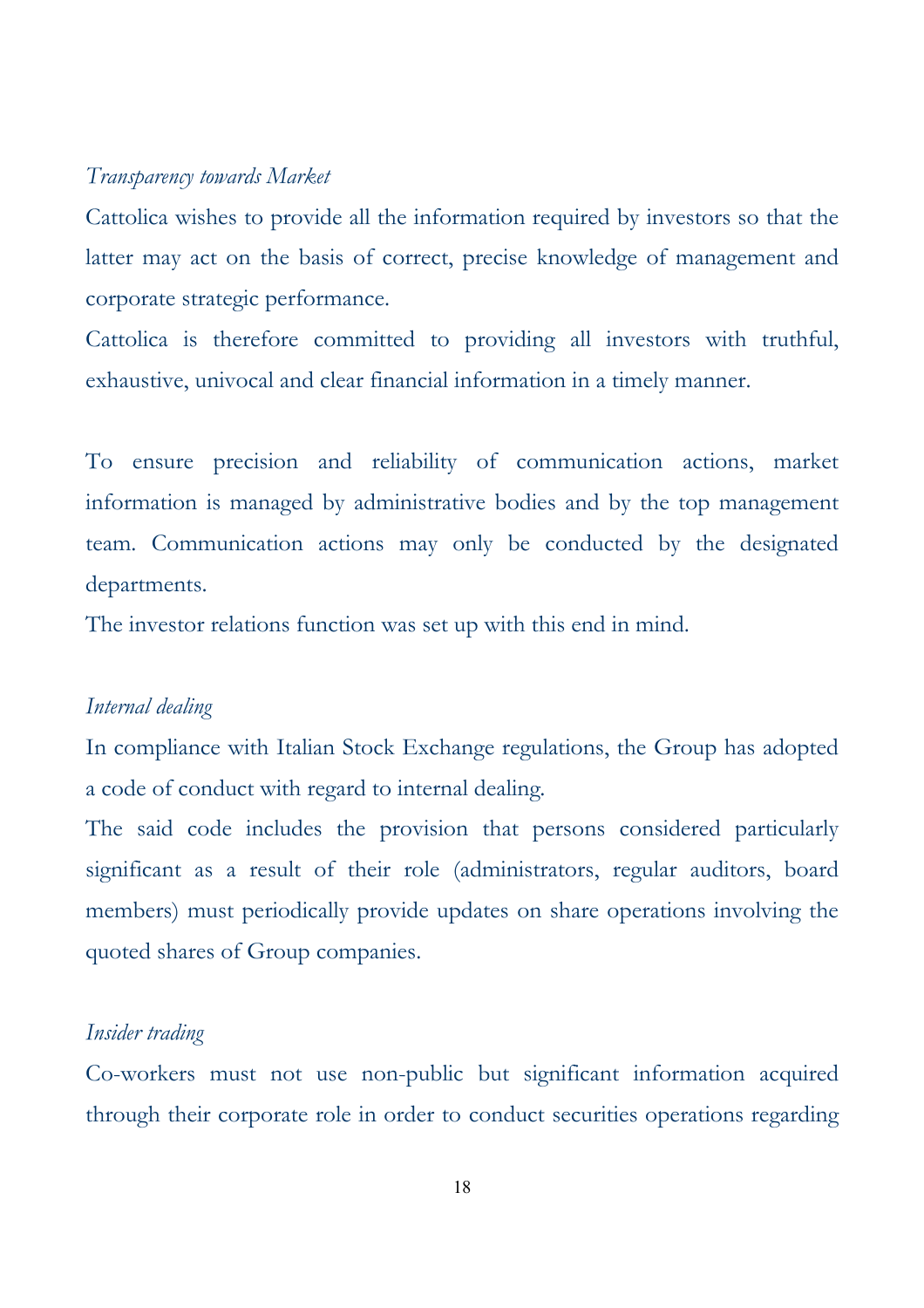Group company stocks and shares or the stocks and shares of other listed companies.

It is against the law to utilise information received by a procedure arising out of professional duties in order to conduct capital structure operations, advise others to conduct such operations or, quite simply, to inform third parties of developments such as may prove advantageous to such parties (art. 180 of Legislative Decree no. 58 of 24.2.1998 – T.U.F. (Financial Consolidation Act)).

## *Accounting and internal control*

The Group has a policy of maximum accountability, according to best business practices, with the guarantee that all operations be duly authorised and controlled, and that, as practices, they be consistent among themselves and adequately processed by accounting procedures.

In full awareness of the crucial importance of internal controls for good management and corporate success, the group conducts awareness campaigns and informs its co-workers of the existence, aims and importance of internal controls, while making arrangements for procedures suitable for efficient analysis and management of the entrepreneurial risks which are a part of corporate operations.

The Group believes that its is its fundamental duty to achieve accountability with regard to the keeping of accounting records relative to corporate actions.

The group requires accurate reports from its co-workers. These reports must be timely and must provide detailed accounts of all financial activities.

19